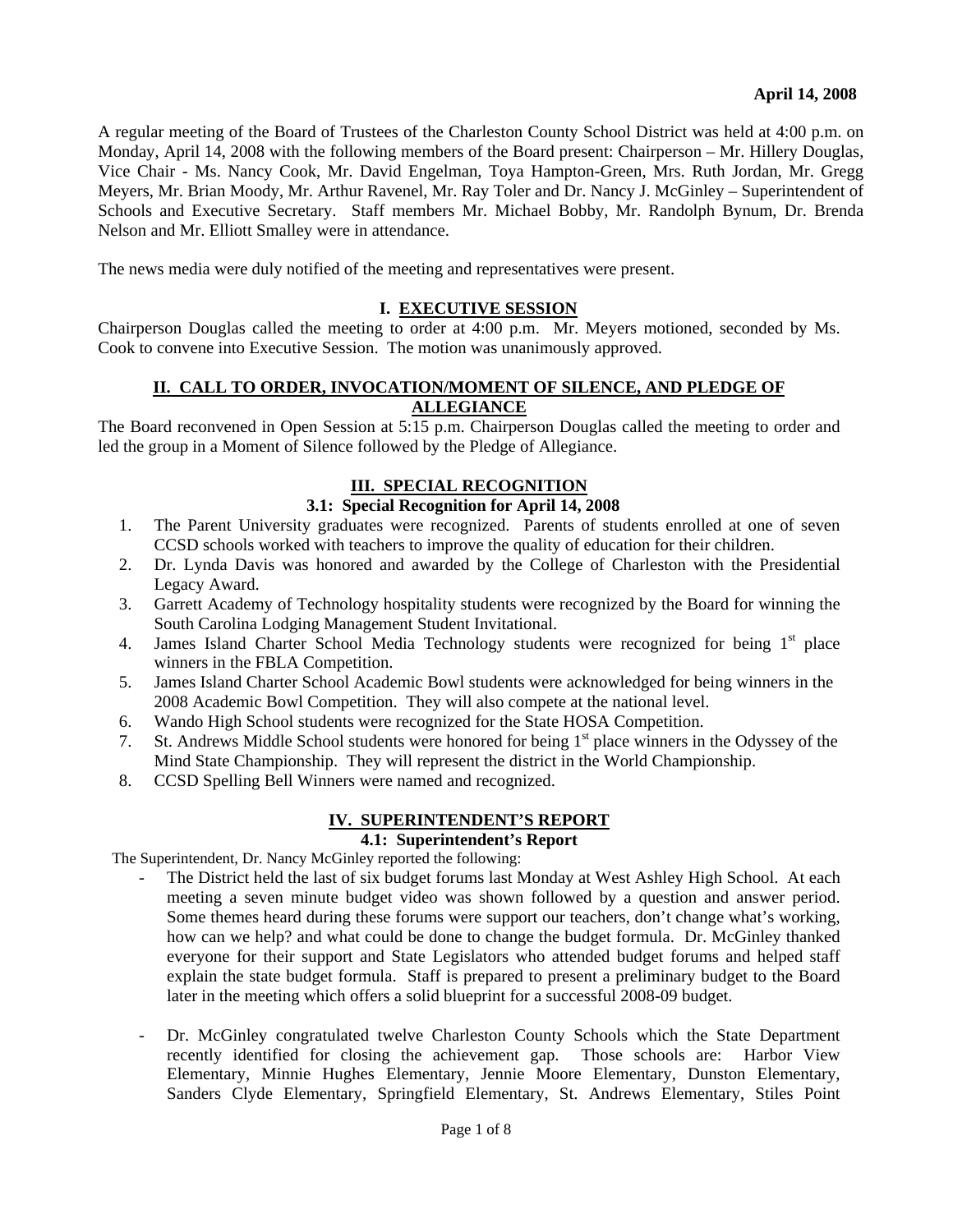Elementary, Ashley River Elementary, Buist Academy, School of the Arts, and Pinckney Elementary.

- In the last few weeks, a ribbon cutting ceremony was held to celebrate a new basketball court at James Simons Elementary; the unveiling of a state-of the-art "outdoor learning Classroom" was celebrated at James Island Elementary; a "Math Bowl" competition was held at St. Andrews Math and Science in which Board Chairman Hillery Douglas participated and Ms. Rachel Ray visited Jennie Moore Elementary.
- Dr. McGinley also extended condolences to the family of the late Jerry Zucker who participated in the November Principal for a Day celebration at North Charleston Elementary.

# **V. VISITORS, PUBLIC COMMUNICATIONS**

## **5.1: Visitors, Public Communications**

- 1. Mr. Theodore Brown addressed the Board about school issues.
- 2. Ms. Jamie Robinson addressed the board about an opportunity for the district to purchase Stoney Field.
- 3. Kathleen Dingle, Giavonnia White and Kaitlyn White asked the board to consider an allocation for a fulltime band/choir director at Mitchell Elementary.
- 4. Marvin Stewart addressed the Board in support of the Charleston Math & Science Charter and shared concerns regarding District 20 Schools.
- 5. Ms. Robyn Bradley and Mr. Richard Davis addressed the Board regarding the proposal for shared space for Academic Magnet.
- 6. Dr. David Church, Executive Director of South Carolina Association for Public Charter Schools addressed the Board regarding the Charleston Math and Science Charter. Dr. Church urged the board to support Charleston Math and Science Charter School and informed the board that a facility to house the charter is crucial.
- **7.** Mr. Larry Kobrovsky addressed the Board regarding the naming of a new school. He suggested the board consider naming the new Dorchester Road School for Ms. Elizabeth Kandrac who won a case for racial hostility in the district.

# **VI. APPROVAL OF MINUTES/EXECUTIVE SESSION AGENDA ITEMS**

## **6.1: Open and Executive Session Minutes of March 25, 2008**

Mr. Meyers motioned, seconded by Ms. Cook approval of minutes of March 25, 2008. The motion was approved 7-0.

# **6.2: Motions of Executive Session of April 10, 2008**

The Board acted on the following Executive Session Agenda items as follows. **Note: Mr. Moody did not vote on Executive Session items because he did not return to Open Session until the Board got to item 6.3 -Approval of the Financial Minutes.** 

- 1.1: Student Transfer Appeals the Board approved the following student transfer appeals based on availability of space. The board approved all transfers except L and R. The motion was approved 6-2 (Douglas and Jordan Opposed).
	- A. Angel Oak ES Harborview ES –
	- B. Angel Oak ES to Harborview ES
	- C. Mt. Zion ES to Harborview ES
	- D. Mt. Zion ES to James Island ES
	- E. St. Johns HS to West Ashley HS
	- F. Angel Oak ES to Harborview ES
	- G. Mt. Zion ES to Stiles Pt. ES
	- H. Angel Oak ES to Harborview ES
	- I. Haut Gap MS to Ft. Johnson MS
	- J. Frierson ESA to Stiles Point ES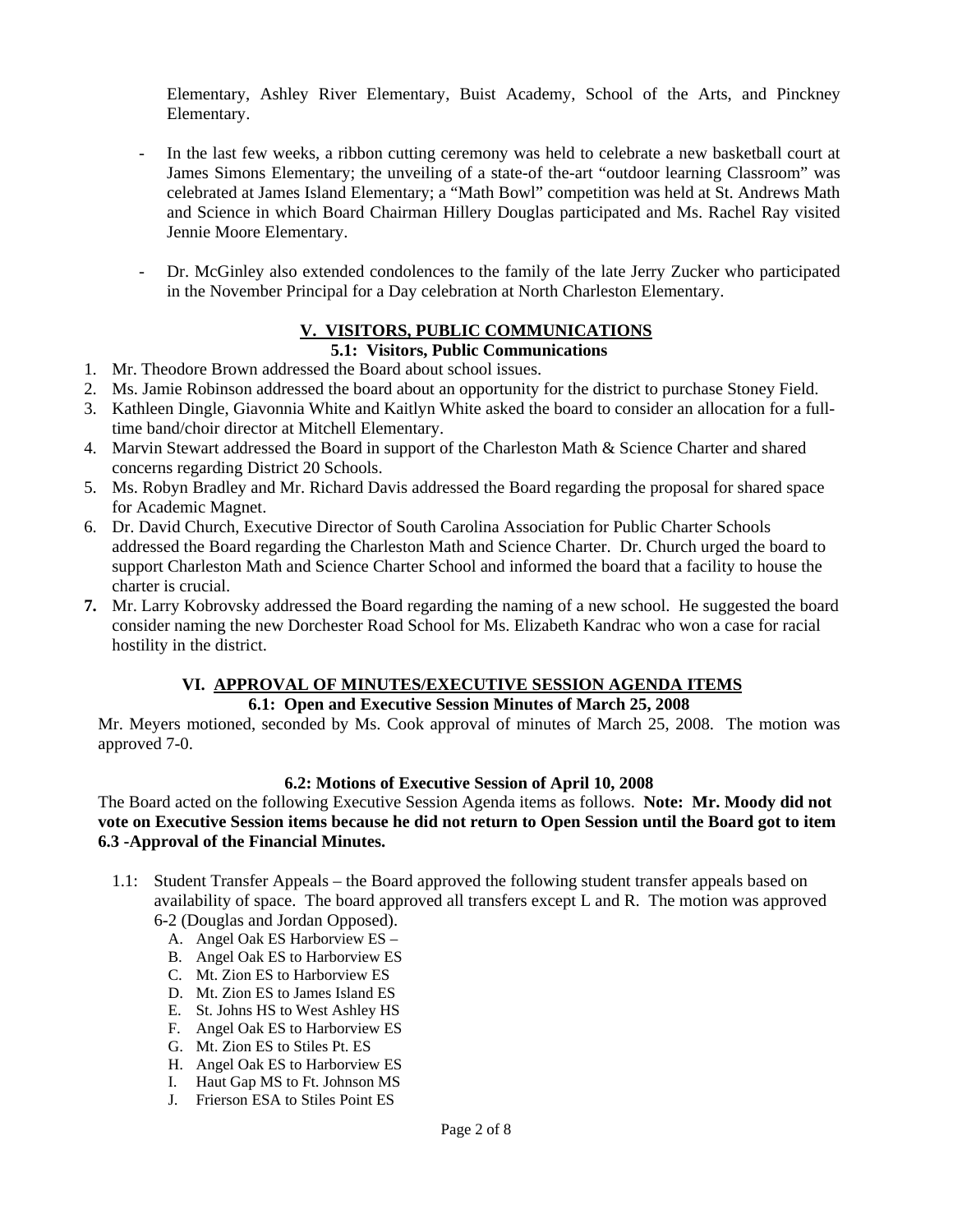- K. St. Johns HS to West Ashley HS
- L. Angel Oak ES to Stiles Point ES
- M. Angel Oak ES to Harborview ES
- N. Angel Oak ES to Harborview ES
- O. Angel Oak ES to Harborview ES
- P. St. Johns HS to West Ashley HS
- Q. Angel Oak ES to Stiles Point ES
- R. James Island ES to Stiles Point ES
- S. Angel Oak ES to Harborview ES
- **T.** Angel Oak ES to Harborview **ES**
- 1.2: West Ashley Middle Student Appeal The Board pulled this item from the agenda. No action was taken.
- 1.3 Appointment Principal Academic Magnet High The Board approved a recommendation appoint Ms. Judith Peterson to the position of principal at Academic Magnet High School. The motion was approved 8-0.
- 1.4: The Board pulled the recommendation for the appointment of principal at SOA.
- 1.5: The Board approved a recommendation appoint Mr. Louis Martin to the position of Associate Superintendent for the Secondary School Learning Community. The motion was approved 7-1 (Engelman abstained).
- 1.6: The Board approved a recommendation appoint Ms. Terri Nichols to the position of Associate Superintendent for the Elementary School Learning Community. The motion was approved 8-0.
- 1.7: Contractual Matter The Board approved a motion to amend the HVAC Equipment at Wando HS motion approved March 25, 2008 to exempt this procurement from the CCSD Procurement Code. The motion was approved 8-0.
- 1.8: Personnel Matters The Board discussed several personnel matters in executive session. No action was taken.
- 1.9: Legal Matter The Board discussed a legal matter in executive session. No action was taken.

#### **6.3: Financial Minutes of March 25, 2008**

Mr. Meyers motioned, seconded by Mrs. Jordan to approve the Financial Minutes of March 25, 2008. The motion was approved 9-0.

#### **VII: MANAGEMENT REPORTS 7.1: FY09 Preliminary Budget**

The Board discussed the FY09 Preliminary General Operating Budget and a request for approval of early release for strategic staffing funds to allow contracts to be issued for teachers to fill positions. As requested earlier by the Board, staff brought two options of balanced budgets as follows:

Option A:

- <sup>1</sup> Includes Hold Harmless @ FY2008 level (\$10.4M) and 3.4 mill increase
- ² Does NOT include additional Hold Harmless for reductions to State revenue in fringe benefits of \$3.9M
- ³ Includes use of Fund Balance for FY2009 budget of \$1.7M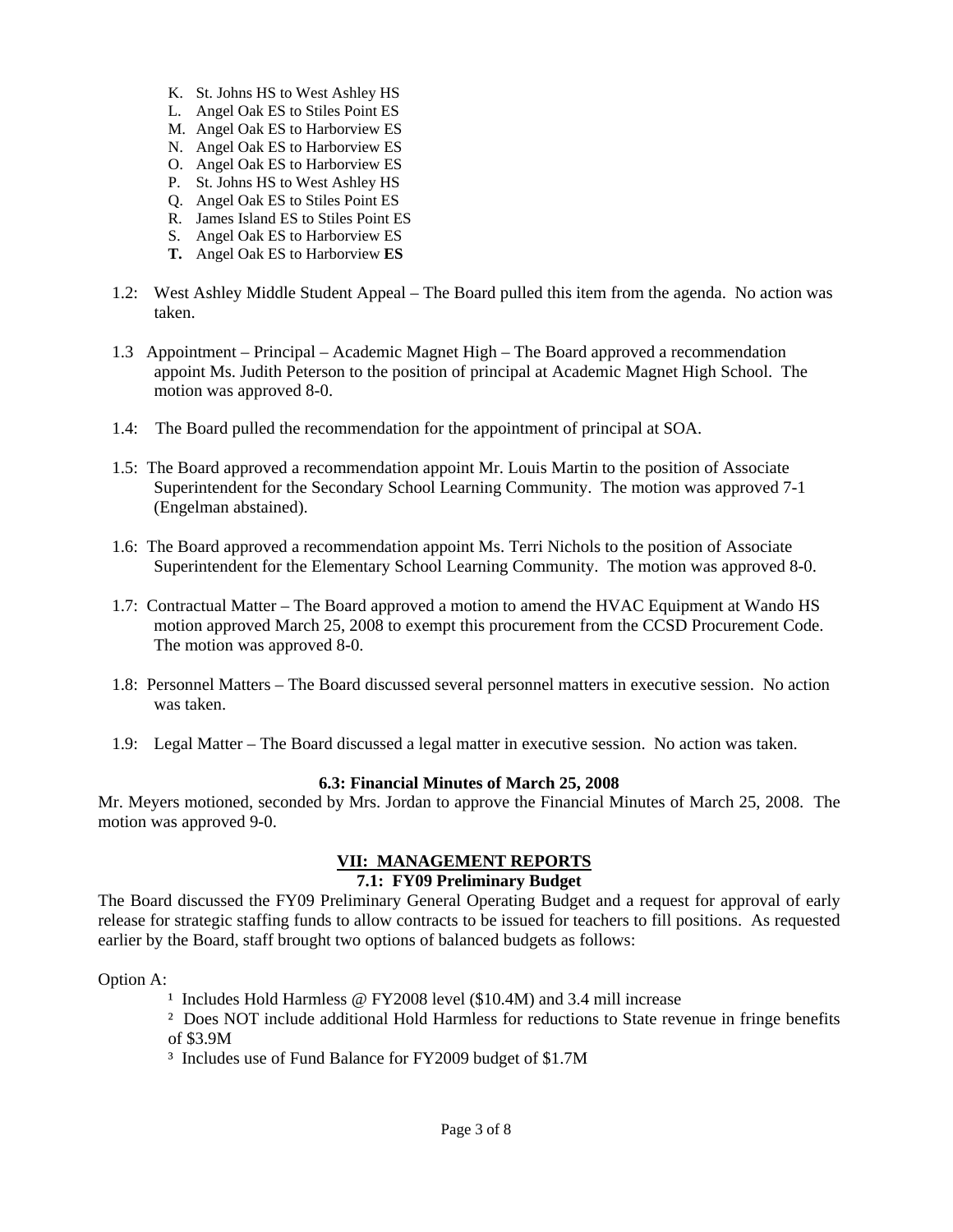### Option B:

- <sup>1</sup> Includes Hold Harmless @ FY2008 level (\$10.4M) and NO mill increase
- ² Does NOT include additional Hold Harmless for reductions to State revenue in fringe benefits of \$3.9M
- ³ Includes use of Fund Balance for FY2009 budget of \$7.4M

The total Revenue and Expenditures for both budgets  $= $326,461,538$ 

- Budget highlights:
	- Fortify Schools (Priority)
	- Provide Strategic Support to all school levels and all school ratings
	- The district recognizes the impact of using Fund Balance
	- Board recognizes the link between Accelerated Academic Progress and Adequate Resources
	- Budget reflects the input received from Board and community forums
	- 74% of the District's budget is salaries & fringe benefits
	- A millage increase of 3.4 has been used for Budget A
	- The Board has expressed confidence in the ability of the Legislative Delegation to provide CCSD with the \$10.4 million "hold harmless" (Included in Budget A and B)
	- Note: For FY09 the "hold harmless" should be \$15 million.

| <b>REVENUES</b>       | <b>FY2008 Budget</b>        | <b>FY2009 Projected 1</b> | <b>Variance</b> |
|-----------------------|-----------------------------|---------------------------|-----------------|
| Local                 | 219,451,642<br>$\mathbb{S}$ | 229,851,369               | 10,399,727<br>S |
| <b>State</b>          | 94,372,245                  | 92,108,482                | (2,263,763)     |
| Federal               | 281,292                     | 281,292                   | $\overline{0}$  |
| Other                 | 7,049,779                   | 4,220,395                 | (2,829,384)     |
| <b>Total Revenues</b> | \$321,154,958               | \$326,461,538             | 5,306,580       |

Projected Revenues and Expenditures:

 $\frac{1}{1}$  Includes Hold Harmless @ FY2008 level (\$10.4M) and 3.4 mill increase

² Does NOT include additional Hold Harmless for reductions to State revenue in fringe benefits of \$3.9M

³ Includes use of Fund Balance for FY2009 budget of \$1.7M

| <b>EXPENDITURES</b>              | <b>FY2008 Budget</b> | <b>FY2009 Projected</b> | <b>Variance</b>  |
|----------------------------------|----------------------|-------------------------|------------------|
| <b>Salaries &amp; Fringe</b>     | \$236,732,277        | 246,282,981<br>\$       | 9,550,704<br>\$  |
| <b>Purchased Services</b>        | 42,707,250           | 41,288,621              | (1, 418, 629)    |
| <b>Supplies &amp; Materials</b>  | 13,199,975           | 16,943,744              | 3,743,769        |
| <b>Transfers &amp; Other Exp</b> | 28,515,456           | 30,294,430              | 1,778,974        |
| <b>Total Expenditures</b>        | 321,154,958          | \$334,809,776           | 13,654,818<br>\$ |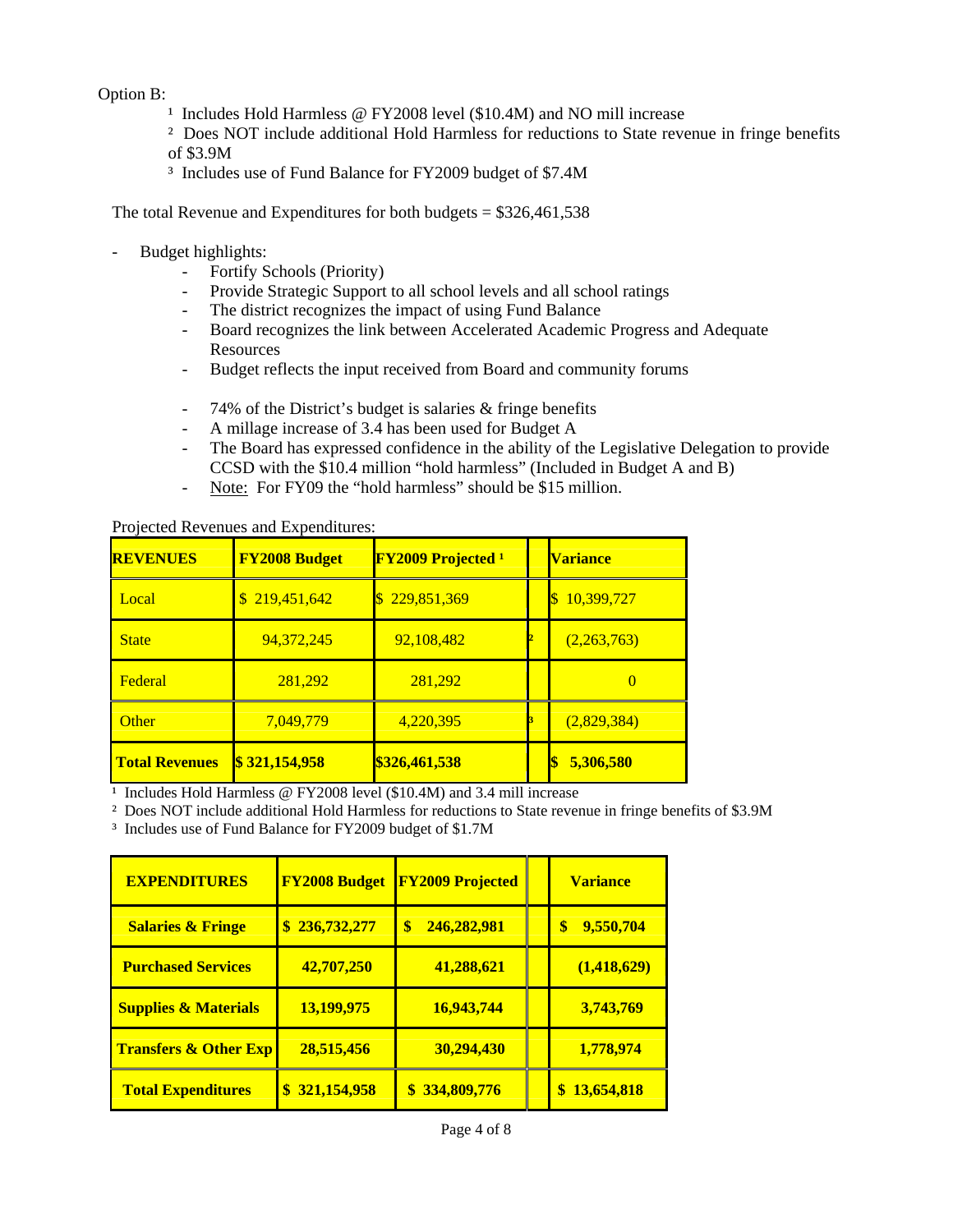#### **7.2: LowCountry Tech High Status Report**

The Board received a report on LowCountry Tech High as information.

#### **VIII: CHARLESTON PLAN FOR EXCELLENCE**

There were no Charleston Plan for Excellence items presented at this meeting.

# **IX**. **POTENTIAL CONSENT AGENDA ITEMS**

#### **9.1: Approval of Expenditures for Laura Brown Special Board Funds for 2007-2008**

*A recommendation to approve the Laura Brown Special Board Funds allocations for 2007-2008 at 58 % of \$84,449 (\$48,981 allocated; \$1,019 contingency).* 

Mr. Engelman motioned, seconded by Mr. Meyers approval of the recommendation for allocation of the 2007-2008 Laura Brown Special Board Funds. The motion was approved 9-0.

# **9.2: Request to make Procurement Cards a Permanent Program**

*A recommendation to approve the removal of "Pilot" from the procurement card program and allow Procurement Services to expand the program to include additional Facility, Maintenance and school staff.* 

Mr. Frederick Feil responded to questions and concerns from staff regarding procurement cards indicating that the district is able to block vendors that are not approved by the district.

Mr. Meyers motioned, seconded by Mrs. Jordan to approve the removal of "Pilot" from the procurement card program and allow Procurement Services to expand the program to include additional Facility, Maintenance and school staff.The motion was approved 5-4 (Cook, Engelman, Moody and Ravenel opposed).

## *9.3: Purchase of eSchoolMall Procurement Software*

*The Board will receive information on staff intent to request approval to purchase eSchoolMall procurement software.* 

The Board received information from staff on the intent to request approval for purchase of eSchoolMall procurement software. No action was taken.

# **9.4: Renaming Special Day School**

*A recommendation to approve renaming of Special Day School as required by Policy FF.* 

Mr. Meyers motioned, seconded by Mrs. Green approval of a recommendation to rename the new Special Day School Liberty Hill Academy. The motion was approved 9-0.

# **9.5: Facility Use Request - Burke High School**

*A recommendation to approve a request to use Burke High School Auditorium as required by policy KF-Community Use of School Facilities.* 

Mr. Meyers motioned, seconded by Mrs. Green approval of a facility use request for Burke High School Auditorium. The motion was approved 9-0.

# **9.6: Facility Use Request - Burke High School**

*A recommendation to approve a request to use Burke High School Auditorium as required by policy KF-Community Use of School Facilities.*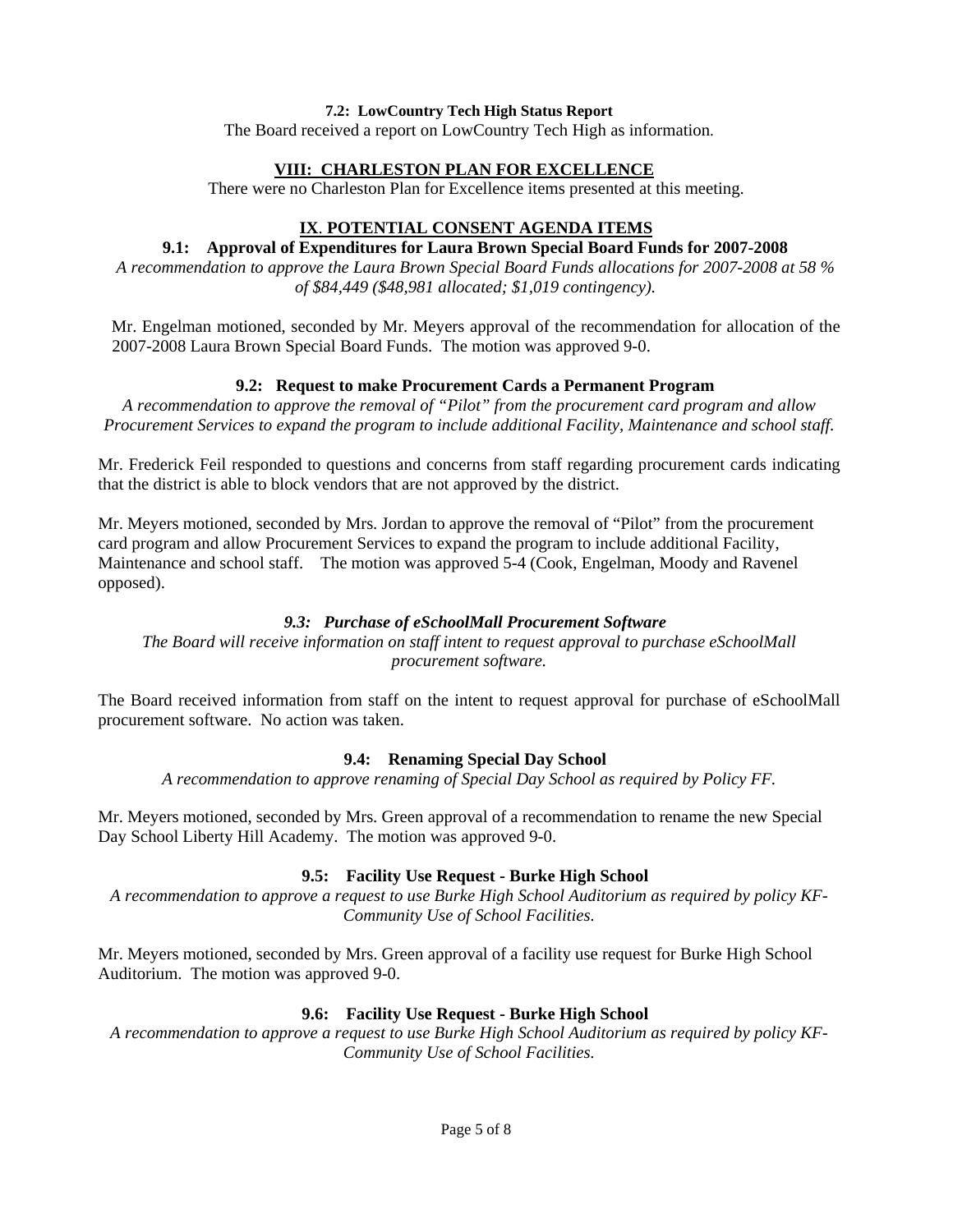Mr. Meyers motioned, seconded by Mrs. Green approval of a facility use request for Burke High School Auditorium. The motion was approved 9-0.

## **9.7: Facility Use Request - Burke High School**

*A recommendation to approve a request to use Burke High School Auditorium as required by policy KF-Community Use of School Facilities.* 

Mr. Meyers motioned, seconded by Mrs. Green approval of a facility use request for Burke High School Auditorium. The motion was approved 9-0.

## **9.8: Facility Use Request - Burke High School**

*A recommendation to approve a request to use Burke High School Auditorium as required by policy KF-Community Use of School Facilities.* 

Mr. Meyers motioned, seconded by Mrs. Green approval of a facility use request for Burke High School Auditorium. The motion was approved 9-0.

# **9.9: Facility Use Request – North Charleston High School**

*A recommendation to approve a request to use North Charleston High School Auditorium as required by policy KF- Community Use of School Facilities.* 

Mr. Meyers motioned, seconded by Mrs. Green approval of a facility use request for North Charleston High School Auditorium. The motion was approved 9-0.

## **9.10: Facility Use Request – Wando High School**

*A recommendation to approve a request to use Wando High School Auditorium as required by policy KF-Community Use of School Facilities.* 

Mr. Meyers motioned, seconded by Mrs. Green approval of a facility use request for Wando High School Auditorium. The motion was approved 9-0.

# **9.11: Facility Agreement for Rivers Campus**

*A recommendation to approve the proposed facility use agreement for the Rivers campus.* 

Mr. Meyers motioned, seconded by Mr. Moody to approve the proposed facility use agreement for the Rivers campus. The motion was approved 6-3 (Douglas, Green, and Jordan opposed). During discussion of the Facility Agreement for Rivers Campus, Mr. Bill Lewis identified two unresolved issues which requires board consideration since staff and general counsel could not reach an agreement during a conference call with Mr. Park Dougherty. The two issues related to startup funds the Math and Science Charter received and \$75,000 deductible amount for property insurance.

Mrs. Green reminded the board that there were three items on the agenda to be considered for the Charleston Math and Science Charter. Item 9.11 a request to approve the Facility Use Agreement for Rivers, 9.12 a request for Phase I Cafeteria and Kitchen Improvements which costs approximately \$1 million and 9.13 is a request to consider different options for the Rivers campus.

Mrs. Jordan questioned why the Memorandum of Agreement was written as if Charleston Math and Science Charter School was a conversion charter instead of a startup charter and suggested the occupants pay the deductible insurance amount.

Mr. Moody said he would support Mr. Ravenel's motion except for the part about operational expense which the charter school should provide.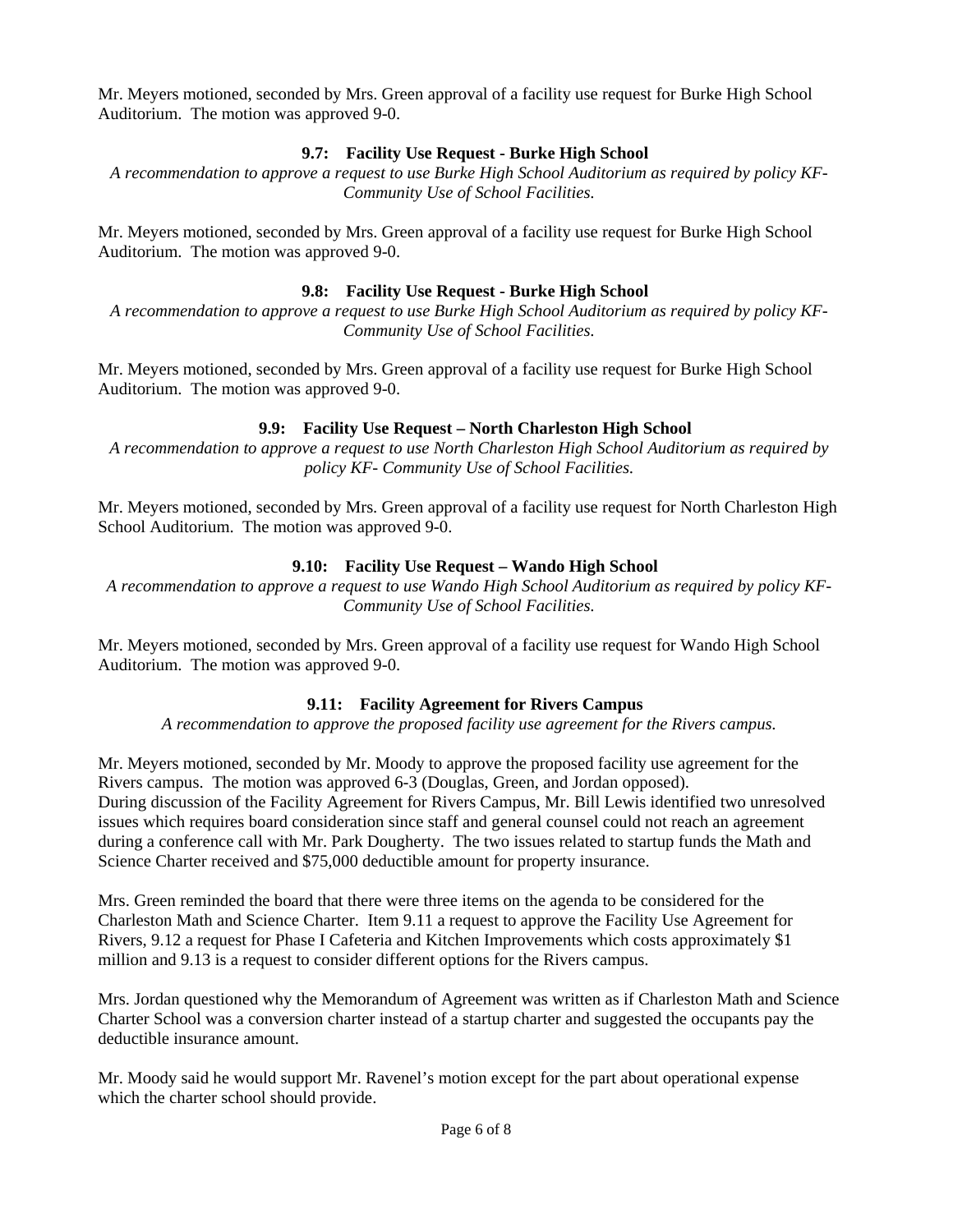Mr. Lewis also responded to concerns from Mr. Douglas regarding items from the board minutes related to the approval of the Math and Science Charter that were not included in the agreement such as the information addressing what would happen if diversity numbers are not reached. Mr. Lewis said the agreement covers facility lease and is not a contract about the operation aspect which the official board minutes would reflect and referred to findings from the state which prohibits rent charges. Mr. Douglas reminded staff that the state said the matter should be resolved in Charleston. Mr. Douglas went on to ask if Charleston County School District is prepared to offer the same privileges to all charter schools in the district. Dr. McGinley said a staff recommendation presented in August suggested charter being rent free if they provided mobiles for the first two years.

Mrs. Jordan reiterated that Charleston Math and Science Charter was not a converted charter and suggested the Memorandum of Agreement was prepared by staff under duress and threats, and would have a negative impact on the district's budget, adding \$1 million to the over \$1.2 million and waiving the \$75,000 insurance and free rent. She went on to say she was not against charter schools, however, she is concerned that none of the other startup charter schools were given the same privileges.

Mr. Douglas offered a second amendment to the original motion, seconded by Mrs. Jordan to do nothing, allowing the board to act on this item in 2010. The board did not vote on this item because of the approval of Mr. Ravenel's amendment.

Mr. Ravenel again suggested the Board approve his amendment and have the district absorb rent for the Charleston Math and Science Charter in accordance to Act 189. He further stated that Act 189 was introduced for James Island Charter School and Orange Grove Charter and read from the Attorney General's Opinion dated October 2007.

Mr. Ravenel motioned, seconded by Mr. Engelman to amend the motion to strike the word "charter" and insert the word "district" in section #5g on page 9.11-7 (Repairs, Alterations and Improvements/Mobiles and Auxiliary Classrooms) changing a sentence in the Memorandum of Agreement to read "The district shall be responsible for the purchase, rental charges and all fees related to the installation or removal of all trailers and auxiliary classrooms necessary to house students". The motion was approved 5-4 (Douglas, Green, Jordan and Meyers opposed).

After approval, Mr. Lewis told the board that since item "6g"- Purchase and Rental is a major cost which includes setting up, preparing for computer use, security, sewer, and other costly items, that's why staff requested clarification on board intent for mobiles. Mr. Meyers reiterated that Mr. Ravenel's motion covers all.

Mr. Moody responded to statements made earlier by Mrs. Jordan indicating that the greatest hit is the \$300 million budget that doesn't work and pointed out that Charleston Math and Science may be a good addition to District 20. Mrs. Jordan final statements regarding this matter was that there are eight charters all trying to do the same thing and that the district should prepare to do the same for other charter schools and two new ones to be considered. She suggested the records reflect that staff members were threatened and put under duress because of the MOA for Charleston Math and Science Charter. The Board voted to approve the MOA. Now what's going to happen to other schools, will they be underserved?

# **9.12: Rivers Educational Center – Phase I Cafeteria and Kitchen Improvements**

*A recommendation to approve the Rivers Education Center Phase I Cafeteria and Kitchen Improvements construction contract.*

Mr. Moody motioned, seconded by Mr. Meyers to approve staff recommendation to approve the Rivers Educational Center Phase I Cafeteria and Kitchen Improvements construction contract to Metro Contracting